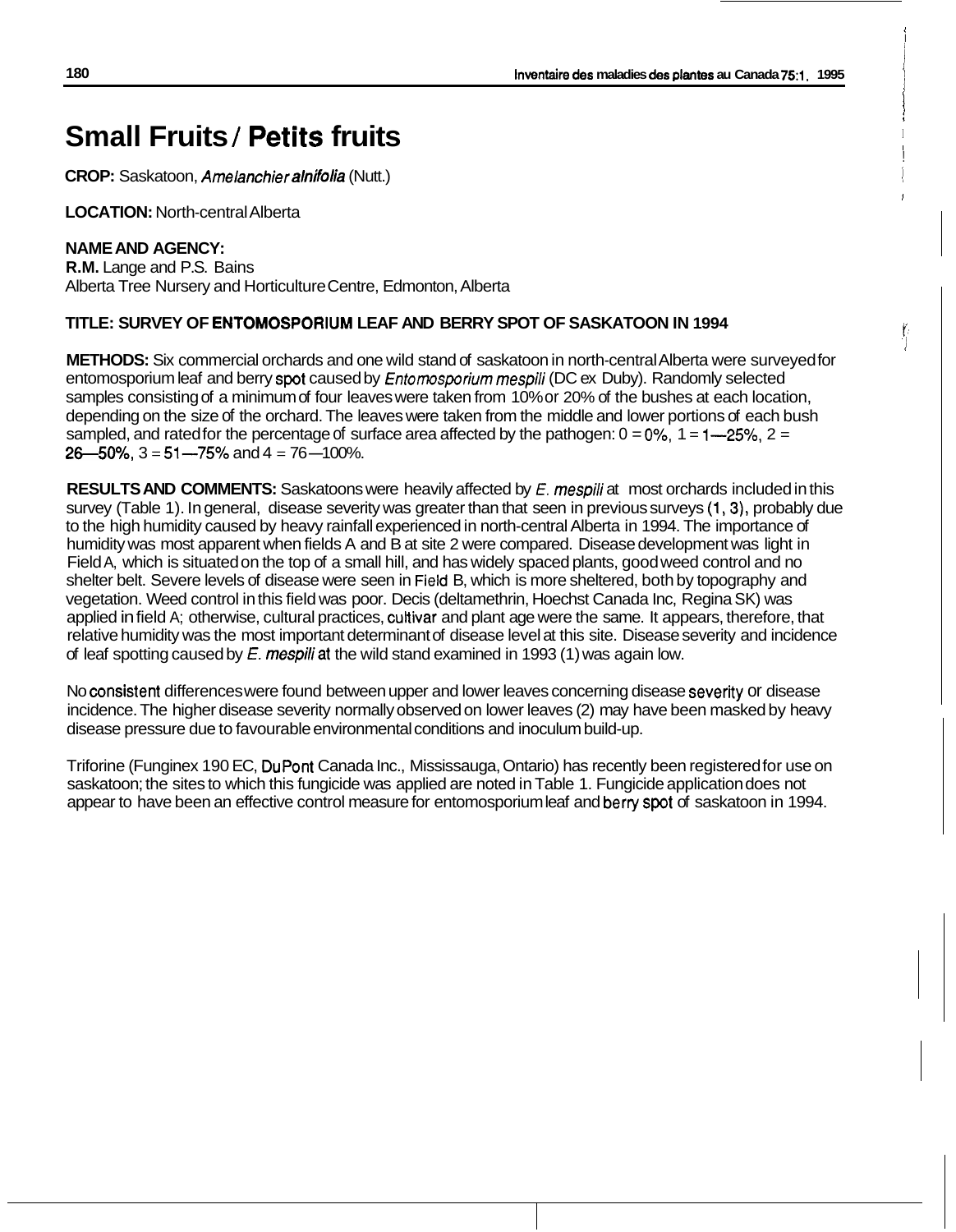| Site No. Field<br>Disease<br>No.bushes<br>Upper or<br>Fungicide<br>Disease!<br>severity <sup>††</sup><br>applied**<br>surveyed<br>lower <sup>T</sup><br>20<br>2.7<br>100.0<br>2.7<br>100.0<br>48<br>65.4<br>0.9<br>84.3<br>1.1<br>100.0<br>18<br>2.3<br>100.0<br>2.8<br>100.0<br>2.7<br>35<br>100.0<br>2.7<br>100.0<br>2.4<br>ം<br>100.0<br>2.0<br>19<br>62.0<br>0.7<br>77.1<br>1.1<br>77.6<br>26<br>1.2<br>91.0<br>1.8<br>35<br>94.3<br>1.1<br>80.5<br>1.2<br>44<br>100.0<br>99.5<br>2.6<br>2.5                                                                                                                                                                                                                       | incidence <sup>†††</sup> |  |  |  | Average rating on leaves <sup>††</sup> |
|------------------------------------------------------------------------------------------------------------------------------------------------------------------------------------------------------------------------------------------------------------------------------------------------------------------------------------------------------------------------------------------------------------------------------------------------------------------------------------------------------------------------------------------------------------------------------------------------------------------------------------------------------------------------------------------------------------------------|--------------------------|--|--|--|----------------------------------------|
| Wild stand.<br>Y = Funginex 190 EC, applied at a rate of 3 L of product/ha, N = no fungicide.<br>Surv. 74(1):123-124.                                                                                                                                                                                                                                                                                                                                                                                                                                                                                                                                                                                                  |                          |  |  |  |                                        |
|                                                                                                                                                                                                                                                                                                                                                                                                                                                                                                                                                                                                                                                                                                                        |                          |  |  |  |                                        |
| <sup>†</sup> Sample from upper (U) or lower (L) half of plant.<br><sup>†</sup> Average severity rating (0-4) of all leaves examined.<br><sup>††</sup> Average percentage of leaves affected (severity classes 1-4).<br><b>REFERENCES:</b><br>1. Lange, R.M. and Bains, P.S. 1994. Survey of entomosporium leaf and berry spot of saskatoon in 1993. Can. Plant Dis.<br>2. Howard, R.J., Briant, M.A. and Sims, S.M. 1994. Saskatoon leaf and berry spot in south-central Alberta in 1993. Can.<br>Plant Dis. Surv. 74(1):120—122.<br>3. Pesic-van Esbroeck, Z., Bains, P.S. and Motta, J.A. 1991. Survey for common leaf spot, blight and berry spot of saskatoon in central Alberta. Can. Plant Dis. Surv. 71(1):125. |                          |  |  |  |                                        |
|                                                                                                                                                                                                                                                                                                                                                                                                                                                                                                                                                                                                                                                                                                                        |                          |  |  |  |                                        |
|                                                                                                                                                                                                                                                                                                                                                                                                                                                                                                                                                                                                                                                                                                                        |                          |  |  |  |                                        |
|                                                                                                                                                                                                                                                                                                                                                                                                                                                                                                                                                                                                                                                                                                                        |                          |  |  |  |                                        |
|                                                                                                                                                                                                                                                                                                                                                                                                                                                                                                                                                                                                                                                                                                                        |                          |  |  |  |                                        |
|                                                                                                                                                                                                                                                                                                                                                                                                                                                                                                                                                                                                                                                                                                                        |                          |  |  |  |                                        |
|                                                                                                                                                                                                                                                                                                                                                                                                                                                                                                                                                                                                                                                                                                                        |                          |  |  |  |                                        |
|                                                                                                                                                                                                                                                                                                                                                                                                                                                                                                                                                                                                                                                                                                                        |                          |  |  |  |                                        |
|                                                                                                                                                                                                                                                                                                                                                                                                                                                                                                                                                                                                                                                                                                                        |                          |  |  |  |                                        |
|                                                                                                                                                                                                                                                                                                                                                                                                                                                                                                                                                                                                                                                                                                                        |                          |  |  |  |                                        |
|                                                                                                                                                                                                                                                                                                                                                                                                                                                                                                                                                                                                                                                                                                                        |                          |  |  |  |                                        |
|                                                                                                                                                                                                                                                                                                                                                                                                                                                                                                                                                                                                                                                                                                                        |                          |  |  |  |                                        |
|                                                                                                                                                                                                                                                                                                                                                                                                                                                                                                                                                                                                                                                                                                                        |                          |  |  |  |                                        |
|                                                                                                                                                                                                                                                                                                                                                                                                                                                                                                                                                                                                                                                                                                                        |                          |  |  |  |                                        |
|                                                                                                                                                                                                                                                                                                                                                                                                                                                                                                                                                                                                                                                                                                                        |                          |  |  |  |                                        |
|                                                                                                                                                                                                                                                                                                                                                                                                                                                                                                                                                                                                                                                                                                                        |                          |  |  |  |                                        |
|                                                                                                                                                                                                                                                                                                                                                                                                                                                                                                                                                                                                                                                                                                                        |                          |  |  |  |                                        |
|                                                                                                                                                                                                                                                                                                                                                                                                                                                                                                                                                                                                                                                                                                                        |                          |  |  |  |                                        |
|                                                                                                                                                                                                                                                                                                                                                                                                                                                                                                                                                                                                                                                                                                                        |                          |  |  |  |                                        |
|                                                                                                                                                                                                                                                                                                                                                                                                                                                                                                                                                                                                                                                                                                                        |                          |  |  |  |                                        |
|                                                                                                                                                                                                                                                                                                                                                                                                                                                                                                                                                                                                                                                                                                                        |                          |  |  |  |                                        |
|                                                                                                                                                                                                                                                                                                                                                                                                                                                                                                                                                                                                                                                                                                                        |                          |  |  |  |                                        |
|                                                                                                                                                                                                                                                                                                                                                                                                                                                                                                                                                                                                                                                                                                                        |                          |  |  |  |                                        |
|                                                                                                                                                                                                                                                                                                                                                                                                                                                                                                                                                                                                                                                                                                                        |                          |  |  |  |                                        |
|                                                                                                                                                                                                                                                                                                                                                                                                                                                                                                                                                                                                                                                                                                                        |                          |  |  |  |                                        |
|                                                                                                                                                                                                                                                                                                                                                                                                                                                                                                                                                                                                                                                                                                                        |                          |  |  |  |                                        |
|                                                                                                                                                                                                                                                                                                                                                                                                                                                                                                                                                                                                                                                                                                                        |                          |  |  |  |                                        |
|                                                                                                                                                                                                                                                                                                                                                                                                                                                                                                                                                                                                                                                                                                                        |                          |  |  |  |                                        |
|                                                                                                                                                                                                                                                                                                                                                                                                                                                                                                                                                                                                                                                                                                                        |                          |  |  |  |                                        |
|                                                                                                                                                                                                                                                                                                                                                                                                                                                                                                                                                                                                                                                                                                                        |                          |  |  |  |                                        |
|                                                                                                                                                                                                                                                                                                                                                                                                                                                                                                                                                                                                                                                                                                                        |                          |  |  |  |                                        |
|                                                                                                                                                                                                                                                                                                                                                                                                                                                                                                                                                                                                                                                                                                                        |                          |  |  |  |                                        |
|                                                                                                                                                                                                                                                                                                                                                                                                                                                                                                                                                                                                                                                                                                                        |                          |  |  |  |                                        |
|                                                                                                                                                                                                                                                                                                                                                                                                                                                                                                                                                                                                                                                                                                                        |                          |  |  |  |                                        |
|                                                                                                                                                                                                                                                                                                                                                                                                                                                                                                                                                                                                                                                                                                                        |                          |  |  |  |                                        |
|                                                                                                                                                                                                                                                                                                                                                                                                                                                                                                                                                                                                                                                                                                                        |                          |  |  |  |                                        |
|                                                                                                                                                                                                                                                                                                                                                                                                                                                                                                                                                                                                                                                                                                                        |                          |  |  |  |                                        |
|                                                                                                                                                                                                                                                                                                                                                                                                                                                                                                                                                                                                                                                                                                                        |                          |  |  |  |                                        |
|                                                                                                                                                                                                                                                                                                                                                                                                                                                                                                                                                                                                                                                                                                                        |                          |  |  |  |                                        |
|                                                                                                                                                                                                                                                                                                                                                                                                                                                                                                                                                                                                                                                                                                                        |                          |  |  |  |                                        |
|                                                                                                                                                                                                                                                                                                                                                                                                                                                                                                                                                                                                                                                                                                                        |                          |  |  |  |                                        |

**TABLE 1.** Incidence and severity of entomosporium leaf spot and berry spot of saskatoon in north-central Alberta in **1994.** 

#### **REFERENCES:**

- **1.** Lange, R.M. and Bains, P.S. **1994.** Survey of entomosporium leaf and berry spot of saskatoon in **1993.** Can. Plant Dis. Surv. **74(1):123-124.**
- 2. Howard, R.J., Briant, M.A. and Sims, S.M. **1994.** Saskatoon leaf and berry spot in south-central Alberta in **1993.** Can. Plant Dis. Surv. **74(1):120--122.**
- **3.** Pesic-van Esbroeck, Z., Bains, P.S. and Motta, J.A. **1991.** Survey for common leaf spot, blight and berry spot of saskatoon in central Alberta. Can. Plant Dis. Surv. **71(1):125.**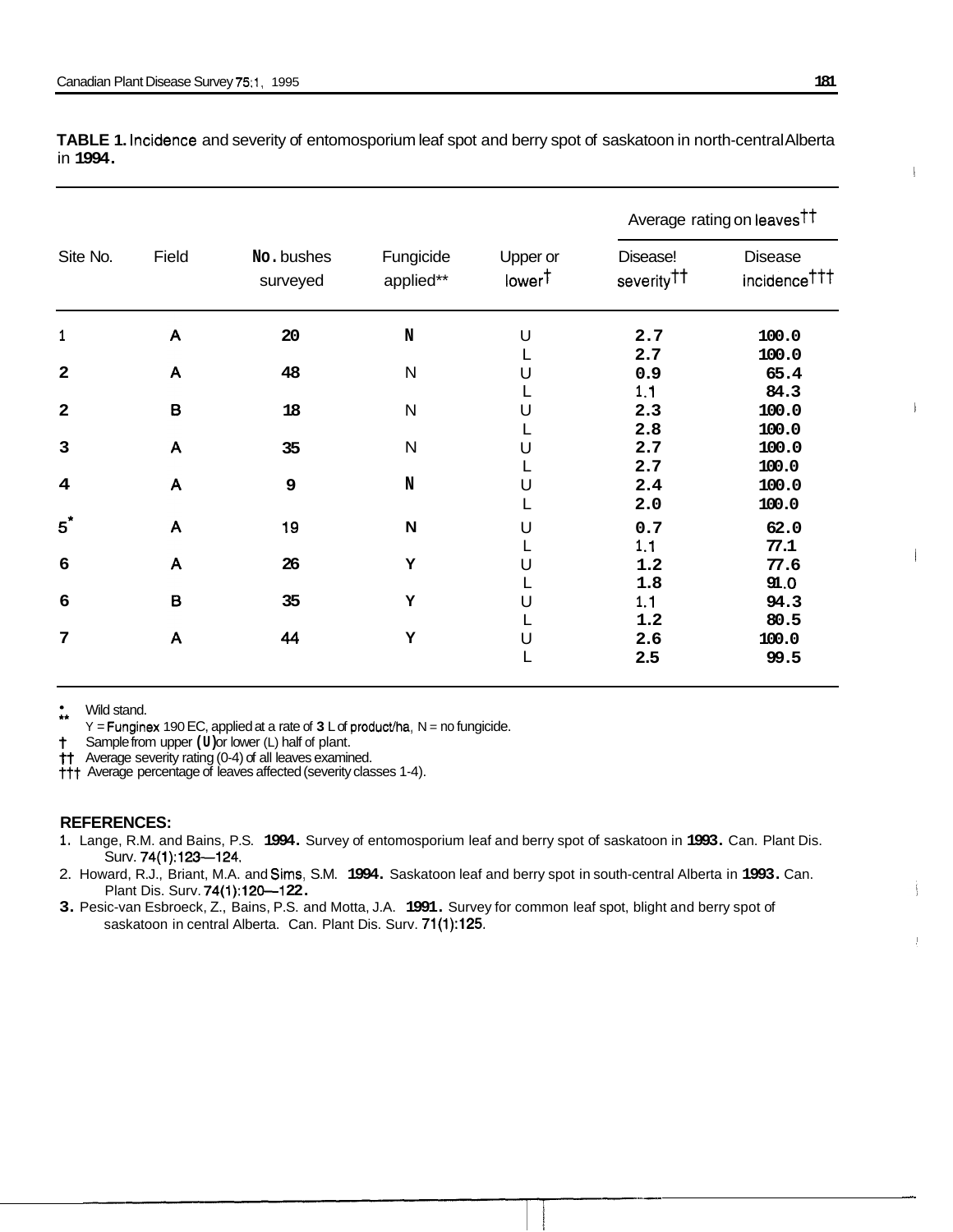**CROP:** Saskatoon, *Amelanchier alnifolia* Nutt.

**LOCATION:** South-central Alberta

## **NAME AND AGENCY:**

R.J. Howard, M.A. Briant and S.M. Sims Alberta Special Crops and Horticultural Research Center SS# 4, Brooks, Alberta T1R 1E6 Tel: (403) 362-3391 ; Fax: (403) 362-2554

## **TITLE: SASKATOON LEAF AND BERRY SPOT SURVEY IN SOUTH-CENTRAL ALBERTA IN 1994**

**METHODS:** Five commercial saskatoon orchards (Fig. 1) were sampled in early August for leaf and berry spot caused by *Entomosporium mespili.* The total area surveyed was 33.5 ha. Depending on the size of the orchard, either every row (for small plantings) or every 2nd or 4th row (for large plantings) was sampled. The sampling procedure consisted of picking leaves and berries from every 20th shrub in each row examined. Single leaves were collected from the upper and lower portion of individual shrubs and, where available, a cluster of berries was picked from the upper and lower portions of the same trees. Disease incidence and severity were assessed on all leaves and berries. Disease incidence was determined by counting the number of leaves and berries with symptoms of entomosporium leaf and berry spot, then calculating the percentage of diseased leaves and berries out of the total number examined. Disease severity was estimated visually on the same samples using the following five-point scale: clean  $(0)$  = no lesions on leaves/berries, slight  $(1)$  = 1-25% leaf/berry surface lesioned, moderate (2) = **26-50%,** severe (3) = 51-75%, and very severe (4) = >75%.

**RESULTS:** Overall, the average disease incidence was 58% for leaves and 44% for berries (Table 1). Leaves from the lower half of the shrubs generally had a higher incidence of disease than those from upper portions because *E. mespili* usually infects suckers and lower leaves first, then spreads upward. The average disease severity on the leaves and berries of most of the bushes examined was rated as slight **(~25%** of leaf/berry surface lesioned). All eight of the saskatoon cultivars examined were affected by leaf and berry spot.

**COMMENTS:** Entomosporium leaf and berry spot incidence was moderate to high in most of the saskatoon orchards surveyed, but the severity of the disease was relatively low. In the opinion of most of the growers whose crops were surveyed, 1994 was a good year for saskatoon production in southern Alberta, but leaf and berry spot would reduce the quality and marketability of harvested fruit.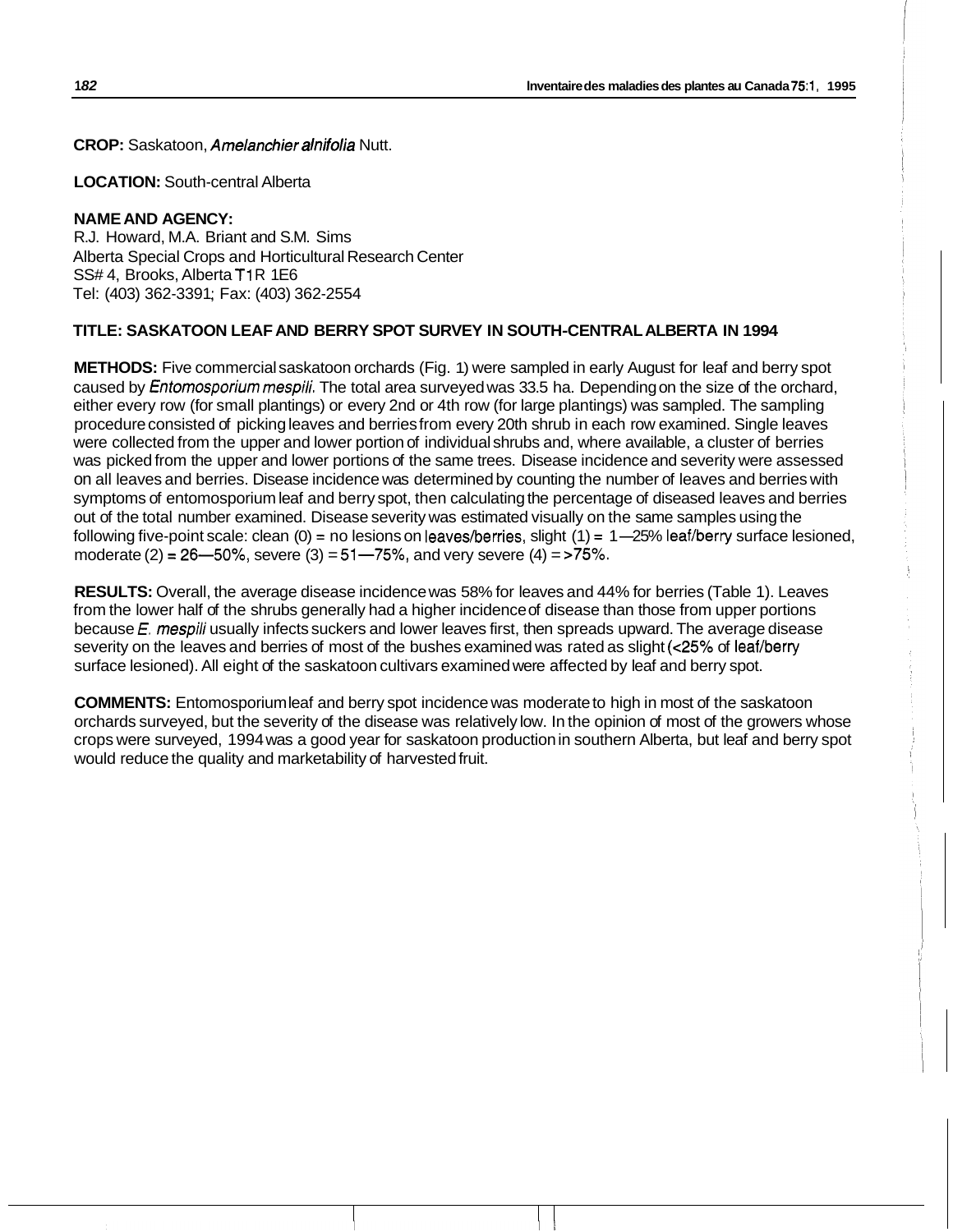TABLE 1. Area, age and composition of saskatoon plantings and average incidence and severity of entomosporium leaf and berry spot in five commercial saskatoon orchards in south-central Alberta surveyed in August, **1994.** 

| Orchard  | Cultivar                                                            | Avg. age<br>of orchard | Avg. disease<br>incidence<br>$(%)^*$         |                                              | Avg. disease<br>severity<br>$(0-4)^{*}$ |                                        |
|----------|---------------------------------------------------------------------|------------------------|----------------------------------------------|----------------------------------------------|-----------------------------------------|----------------------------------------|
| No. Size |                                                                     | (yrs)                  |                                              |                                              |                                         |                                        |
| (ha)     |                                                                     |                        | Leaves                                       | <b>Berries</b>                               | Leaves                                  | <b>Berries</b>                         |
| 12.8     | (A) Smoky,<br>Pembina,<br>Thiessen                                  | $2 - 7$                | 84.5                                         | 64.3                                         | 1,1                                     | 0.8                                    |
|          | (mixed)<br>(B) Smoky,<br>Pembina,<br>Thiessen<br>(mixed)            |                        | 42.8                                         | 44.8                                         | 0.5                                     | 0.5                                    |
|          | (C) Smoky                                                           |                        | 70.7                                         | $\mathbf 0$                                  | 0.8                                     | $\mathbf 0$                            |
| 2 16.8   | Northline<br>$(\text{field }#1)$                                    | $4 - 7$                | 76.0                                         | 40.8                                         | 0.8                                     | 0.4                                    |
|          | Smoky<br>(field #1)                                                 |                        | 97.6                                         | 48.8                                         | 1.0                                     | 0.5                                    |
|          | Northline<br>(field #2)                                             |                        | 94.0                                         | 51.4                                         | 1.1                                     | 0.5                                    |
|          | Smoky<br>(field #2)                                                 |                        | 93.4                                         | 52.5                                         | 1,1                                     | 0.6                                    |
| 31.1     | Smoky<br>Thiessen<br>Pearson II<br>Northline<br>Parkhill<br>Mixture | $3 - 11$               | 75.1<br>51.2<br>53.6<br>80.0<br>14.1<br>36.1 | 63.0<br>70.9<br>47.7<br>50.0<br>64.8<br>34.7 | 1.0<br>0.6<br>0.7<br>1.3<br>0.2<br>0.5  | 0.8<br>0.7<br>0.5<br>0.5<br>0.7<br>0.4 |
| 4 0.8    | Smoky                                                               | $13 - 1a$              | 36.1                                         | 34.7                                         | 0.5                                     | 0.4                                    |
| 5 12.0   | Northline<br>Honeywood<br>Smoky<br>Forestburg/<br>Pembina           | $2 - 23$               | 33.7<br>34.0<br>24.8<br>42.1                 | 22.9<br>35.2<br>22.3<br>46.0                 | 0.4<br>0.4<br>0.3<br>0.4                | 0.3<br>0.4<br>0.2<br>0.5               |

**Percentage of leaves or berries with entomosporium leaf and berry spot out of the total number examined.** 

\*\* Clean (0) = No lesions on leaves/berries; slight (1) = 1-25% leaf/berry surface lesioned, moderate (2) = 26-50%, severe (3) = 51-75%, **and very severe (4)** = *>75%.*